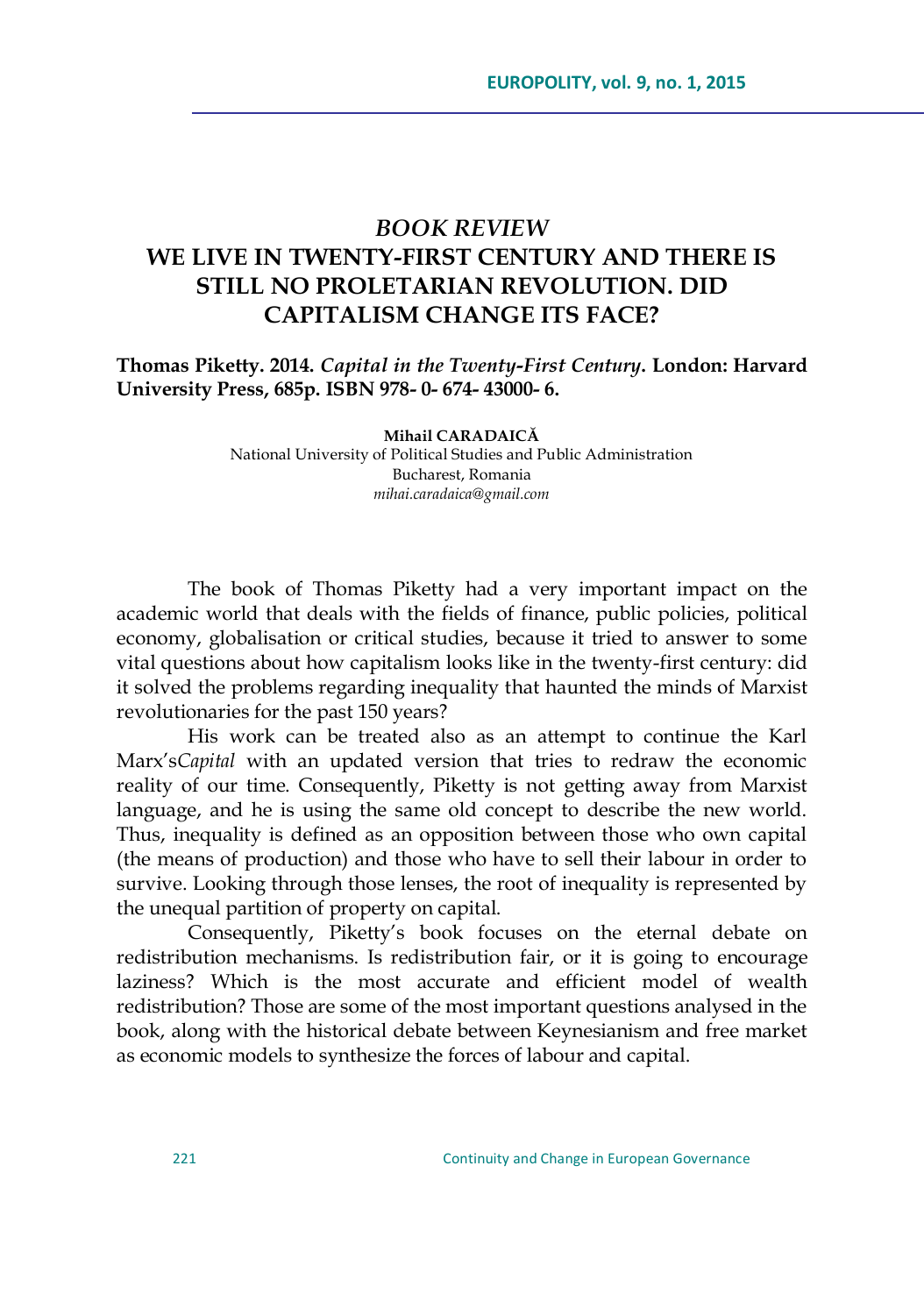In order to do this, he organised the book in four parts. In the first one, he is discussing how the basic concepts of income and capital are going to be used in his research, reviewing the main stages of income and output growth since the Industrial Revolution. In the second part, he is focusing on the dynamics of capital and income ratio, by concentrating on the evolution of capital stock that changed significantly, starting in the eighteenth century. He is considering "various forms of wealth (land, buildings, machinery, firms, stocks, bonds, patents, livestock, gold, natural resources, etc.) and examining their development over time, starting with Great Britain and France, the countries about which we possess the most information over the long run" (Piketty 2014, p. 113).

The third part is extremely important because Piketty is examining inequality and the distribution at the individual level. He is showing that the public policies that followed from the First and Second World War had a central role in reducing inequality during twentieth century. Those are the welfare states that emerged after 1945, in a period where John Maynard Keynes' ideas found the middle way between communism and unregulated capitalism. After that, since the 1970s and 1980s, the level of inequality started to rise again as a result of a transition between Keynesian and neoliberal models. He is also analysing "from both a historical and a theoretical point of view, the evolution of the relative importance of inherited wealth versus income from labour over the very long run" (Piketty 2014, p. 237). In the end, the discussion shifts to the problem of how the global distribution of wealth can evolve in the next decades, especially when there is no global authority to control the flow and distribution of capital. The fourth part of his book is dedicated to the future. Piketty is trying here to see what the lessons from the past are and which of them can be applied in the twenty-first century, and, also, what are the main challenges that we could face in the following decades. ―One major lesson is already clear: it was the wars of the twentieth century that, to a large extent, wiped away the past and transformed the structure of inequality. Today, in the second decade of the twenty- first century, inequalities of wealth that had supposedly disappeared are close to regaining or even surpassing their historical highs" (Piketty 2014, p. 471). The dynamics of global economy brought high hopes regarding the irrelevance of wars as a tool of international relations or the eradication of poverty, but in the same time the world seems to face a historic level of inequality. Consequently,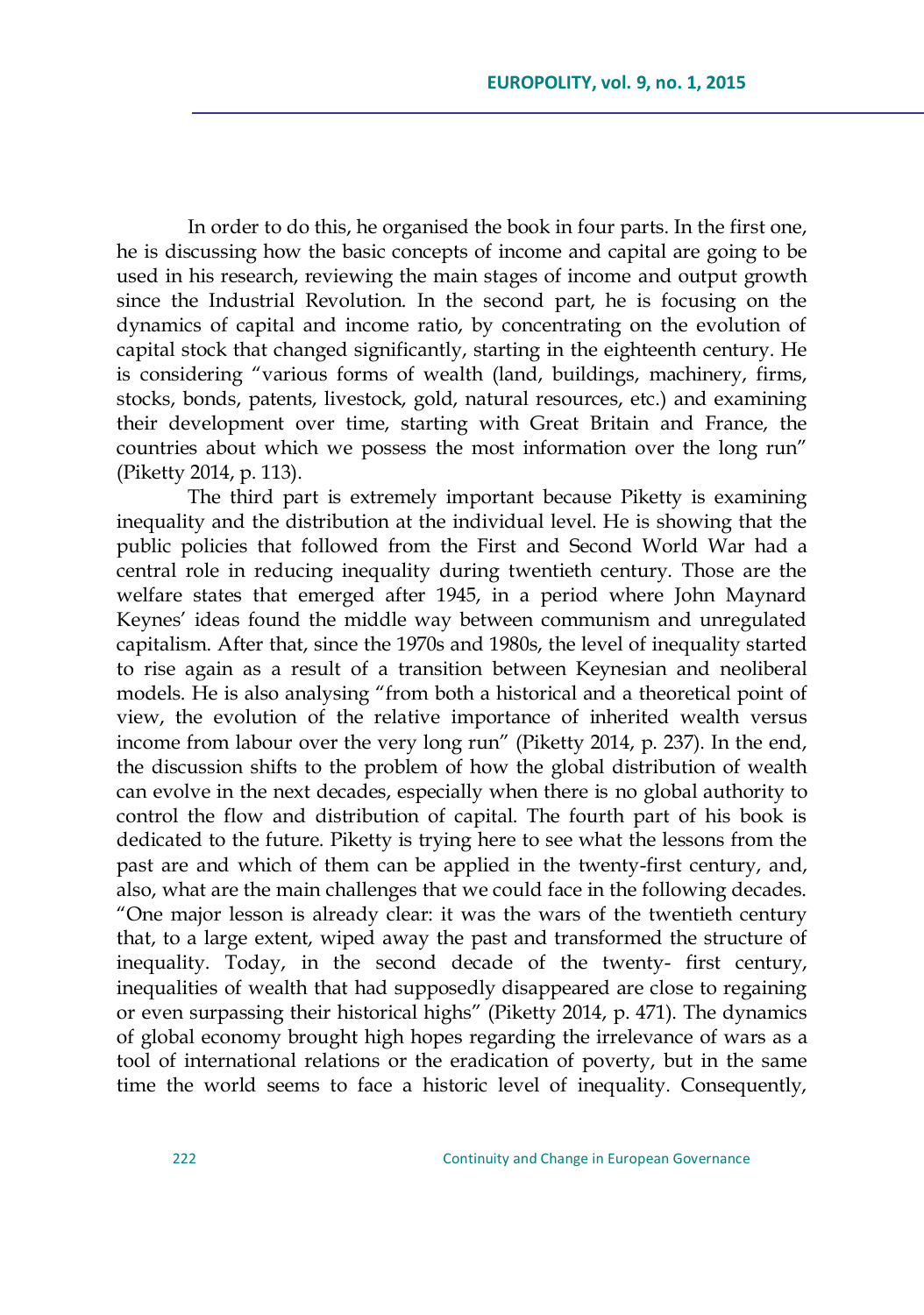Piketty is discussing at the end of his book several issues like a social state for the twenty- first century, rethinking the progressive income tax, a global tax on capital and the question of public debt.

To conclude the entire research from his book, Piketty ends up with two main conclusions. The first one is about the inequality of wealth and income, and states that the distribution of wealth was always a political issue, and it cannot be interpreted as a purely economic mechanism. "The history of inequality is shaped by the way economic, social, and political actors view what is just and what is not, as well as by the relative power of those actors and the collective choices that result. It is the joint product of all relevant actors combined" (Piketty 2014, p. 20). Thus, in order to understand and fight against inequality, one should be aware of the big picture that frames the fields of economics, politics and sociology. The second one "is that the dynamics of wealth distribution reveal powerful mechanisms pushing alternately toward convergence and divergence. Furthermore, there is no natural, spontaneous process to prevent destabilizing, inegalitarian forces from prevailing permanently" (Piketty 2014, p. 21). This last conclusion of the French economist shows a high level of pessimism regarding the possibility of transforming global capitalism in a human-face economical system that could ensure fairness for all human beings. Even more, in the absence of a global regulating mechanism, the capitalist system tends to deepen wealth inequalities.

These conclusions show that the work of Thomas Piketty is part of an intellectual tradition that starts with Rosa Luxemburg and states that Marx's idea of primitive accumulation is still an important pillar of the capitalist system in twenty-first century. Furthermore, "modern economic growth and the diffusion of knowledge have made it possible to avoid the Marxist apocalypse but have not modified the deep structures of capital and inequality— or in any case not as much as one might have imagined in the optimistic de cades following World War II" (Piketty 2014, p. 1). This point of view supports the Marxist theory which states that economic discrepancies are deepening and, in the end, this situation would lead to a revolution of labour against capital (working class against bourgeoisie). Indirectly, we can understand that the time of this revolution has not yet arrived. Also, we might see the need of change in the threats to the democratic values that are specific to current societies; as Piketty put it: "capitalism automatically generates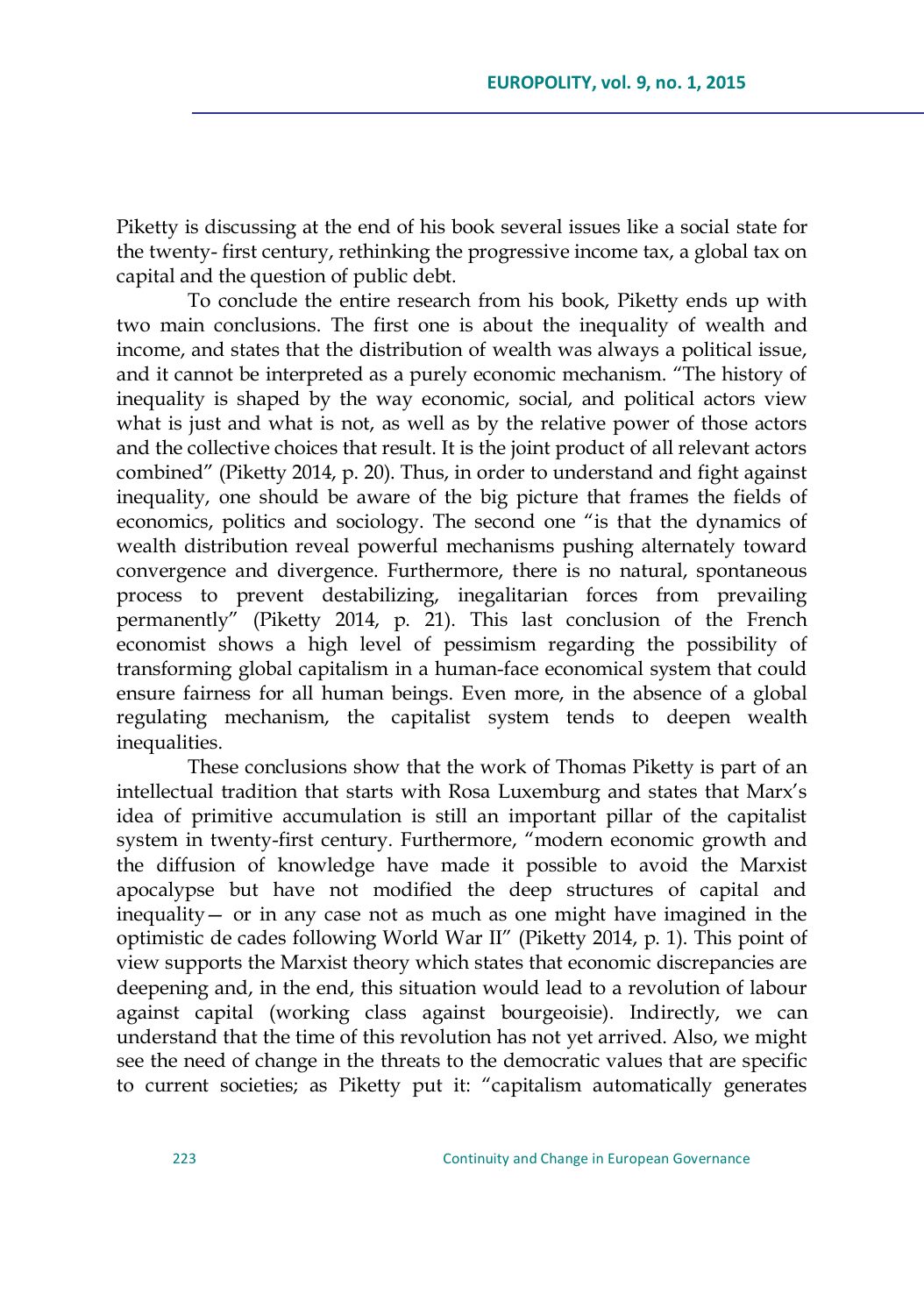arbitrary and unsustainable inequalities that radically undermine the meritocratic values on which democratic societies are based" (Piketty 2014, p. 1).

But Marx formulated this theory as an indisputable truth without paying considerable attention to the role of ideology, which could be essential in the quest for understanding the social change. I will bring here into the discussion another school of Marxism, the Gramscian one, which puts ideology in the middle of the analysis. "Gramsci turned against the attempt to oppose ideology to the objective truth of a science, because fundamentally the idea of an objective reality is also a particular conception of the world, an ideology" (Rehmann 2007, pp. 218-219). Moreover, using ideological tools, the capitalist system always finds ways to legitimate the social *status quo* and to keep the labour forces obedient. The ideological domination of the capital forces is called, in Gramscian terms, hegemony. "Whenever the hegemony of the bourgeoisie begins to disintegrate and a period of organic crisis develops, the process of reorganisation which is needed to re-establish its hegemony will to some extent have the character of a passive revolution" (Simon 1999, p. 56). The passive revolutions refers to the moments where the capital social forces reshape the public discourse in order legitimate their new positions by presenting the current social order as the only one that is properly functioning and that could ensure wealth for all of those who accept it, and play on its rules.

In conclusion, the book of Thomas Piketty is of crucial importance to everyone who wants to study the face of capitalism in twenty-first century, the new trends in global political economy, or to find alternative solutions to fight against social inequalities in the future. But the social effects of the inequality gap, which are deepen by the law of primitive accumulation, could be handled by the dominant class if they will properly organize the ideological domination (hegemony) over society.